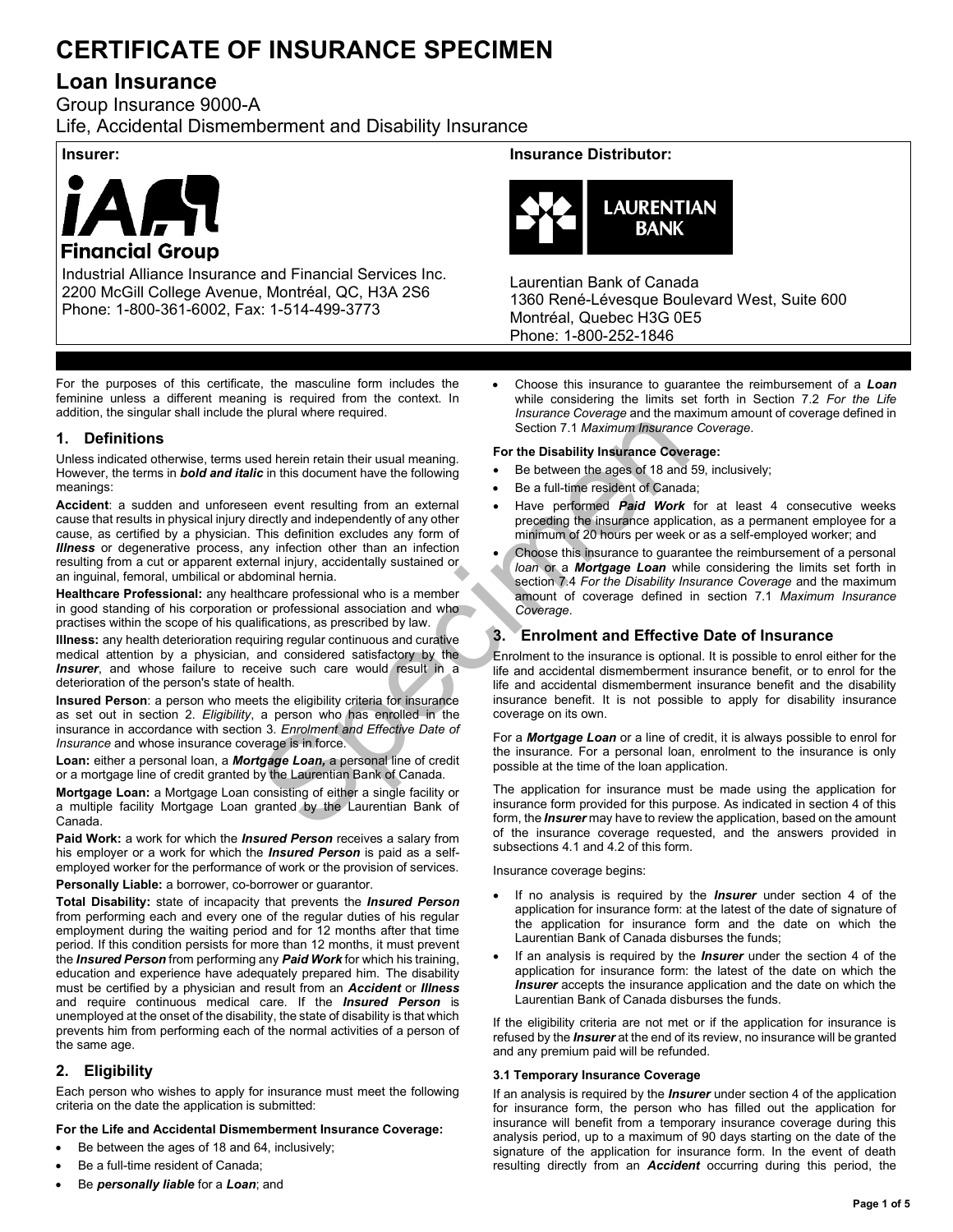**Insurer** will pay the Laurentian Bank of Canada the life insurance benefit calculated in accordance with Section 7. *Insurance Coverage*.

# **4. Premium**

The amount of the premium payable to the *Insurer* is stated on the application for insurance. The amount is determined by the *Loan* type, amount, and term, as well as the number of insured persons, their age, and the insurance coverage chosen. For a personal loan, the premium payment options are stated on the application for insurance.

For a *Mortgage Loan*, the premium is collected periodically and continues to be payable even if an *Insured Person* is in a state of *Total Disability*.

For a credit line, the premium is collected periodically. The premium rate will be adjusted upon a change in the *Insured Person*'s age group or upon periodic review. The premium rates can be found in the summary or in the group insurance policy 9000-A.

# **5. Termination of Insurance**

The *Insured Person* may terminate the insurance at any time, provided he submits a request to the *Insurer*.

If the termination request is received in the first 20 days following the signature of the application for insurance form, the insurance will be cancelled, and any premium collected will then be refunded.

Coverage terminates on the first day of the month following the first of the following events:

- a) The *Loan* covered by the insurance has been paid in full;
- b) The date on which the *Loan* covered by the insurance is assumed by another financial institution;
- c) For the life and accidental dismemberment insurance coverage, when the *Insured Person* reaches the age of 70;
- d) For the disability insurance coverage, when the *Insured Person*  reaches the age of 65;
- e) The refinancing or increase of the *Mortgage Loan* or line of credit covered by the insurance;
- f) When the premium payment or monthly payment is over two monthly instalments in arrears (this applies only to the *Mortgage*  **Loan** and the line of credit):
- g) The date on which the *Insured Person* requests that his insurance be cancelled under this contract;
- h) The date on which the property given as security is taken in payment by the Laurentian Bank of Canada, is sold, is the object of a legal disposition or is the object of an order to seize;
- i) The date on which the *Insured Person* is no longer personally liable for the *Loan* covered by the insurance;
- j) The date of the *Insured Person*'s death;
- k) Upon the termination of the group insurance policy 9000-A (Loan Insurance);
- l) Clauses c), d) and i) apply individually to each *Insured Person*.

For a *Mortgage Loan* or a line of credit, all premium withdrawals will cease on the next billing cycle.

For a personal loan for which a single premium has been paid, a portion of the premium will be refunded, calculated in accordance with the formula set out in the group insurance policy 9000-A. No premium reimbursement lower than \$5 will be issued.

# **6. Acknowledgement of Previous Insurance in case of Refinancing or Increase**

Notwithstanding paragraph e) of Article 5. *Termination of insurance*, the **Insurer** will recognize the insurance that was in force immediately prior to the refinancing of the *Mortgage Loan* or the increase in the line of credit covered by this insurance, if the following conditions are met:

- A new application for insurance was submitted to the *Insurer* in the context of refinancing the *Mortgage Loan* or increasing the line of credit that was previously covered by the insurance;
- Eligibility criteria for the insurance are met on the date of the new application; and
- The *Insurer* refused the new application for insurance following their analysis under section 4 of the application form.

The insurance coverage granted will be:

• For a *Mortgage Loan*: the balance and duration of the *Mortgage Loan* covered by the insurance on the date prior to the refinancing or increase;

• For a line of credit: the coverage granted, at the time the previous insurance took effect.

# **7. Insurance Coverage**

Any benefit payable under this insurance will be paid by the *Insurer* to the Laurentian Bank of Canada for the benefit of the *Insured Person*, to be applied to the *Loan* covered by the insurance.

#### **7.1. Maximum Insurance Coverage**

The maximum insurance coverage is \$750,000 for all *Loans* covered by the group insurance policy 9000-A for the same *Insured Person*. In addition, the cumulative amount covered by the group insurance policy 9000-A for a single *Insured Person* may not exceed \$750,000 at any time.

#### **7.2. For the Life Insurance Coverage**

Upon the death of the *Insured Person*, the *Insurer* shall pay to the Laurentian Bank of Canada the lesser of the following amounts, subject to Section 7.1 *Maximum Insurance Coverage*:

#### **For a** *Mortgage Loan***:**

- i) The insured balance of the *Mortgage Loan*, without arrears, immediately prior to the *Insured Person*'s death plus interest accrued since the date of death; or
- Part of the loan balance covered by the insurance, calculated on the basis of the coverage granted in accordance with Section 6. *Acknowledgement of Previous Insurance in case of Refinancing or Increase*; or

# iii) \$750,000.

#### **For a Personal Loan:**

i) The balance of personal loan covered by the insurance, without arrears, immediately prior to the *Insured Person*'s death plus interest accrued since the date of death; or

# ii) \$750,000.

# **For a Line of Credit:**

- The insured balance due on the line of credit, without arrears, immediately prior to the *Insured Person*'s death plus interest accrued since the date of death; or
- rance has been paid in full;<br>
species the age of 70;<br>
iii) \$750,000.<br>
If the balance of personal Loan:<br>
iii) \$750,000.<br>
the Mortgage Loan or line of credit<br>
the Mortgage Loan or line of credit<br>
the Mortgage Loan or line of The average of the last 3 balances owing, without arrears, as shown on the monthly statements of the line of credit covered by the insurance immediately prior to the *Insured Person*'s death, plus the interest accrued on that average since the date of the *Insured Person*'s death; or
	- iii) Coverage provided under section 6. *Acknowledgement of Previous Insurance in case of Refinancing or Increase*; or
	- iv) \$250,000.

### **7.3. For the Accidental Dismemberment Insurance Coverage**

In order to be covered by this benefit, an accidental dismemberment must result directly and solely from an *Accident* that occurred while this benefit was in force; it must occur within 365 days following this *Accident* and it must appear in the table below.

If the *Insured Person* suffers such accidental dismemberment, the *Insurer* shall pay to the Laurentian Bank of Canada the percentage of the amount covered by the life insurance benefit indicated in the table below, calculated at the time of the accidental dismemberment, subject to Section 7.1 *Maximum Insurance Coverage*.

| <b>Accidental Dismemberment</b>                                                                                                                                                                                                                                                                                                                                                                                                      | Percentage |
|--------------------------------------------------------------------------------------------------------------------------------------------------------------------------------------------------------------------------------------------------------------------------------------------------------------------------------------------------------------------------------------------------------------------------------------|------------|
| - Complete and irrecoverable loss of hearing and<br>speech (ability to pronounce intelligible sounds)<br>- Complete and irrecoverable loss of sight in both<br>eyes<br>- Complete and irrecoverable loss of sight in one eye<br>and amputation of a foot or hand<br>- Amputation of both hands, both feet, one hand and<br>one foot, or one arm and one leg*<br>- Loss of use of both arms, both hands, both legs, or<br>both feet** | 100%       |
| - Amputation of an arm or a leg*<br>- Loss of use of an arm or a leg**                                                                                                                                                                                                                                                                                                                                                               | 75%        |
| - Amputation of a hand or a foot *, or loss of use of a<br>hand or a foot**<br>- Complete and irrecoverable loss of sight in one eye                                                                                                                                                                                                                                                                                                 | 67%        |
| - Complete and irrecoverable loss of hearing                                                                                                                                                                                                                                                                                                                                                                                         | 50%        |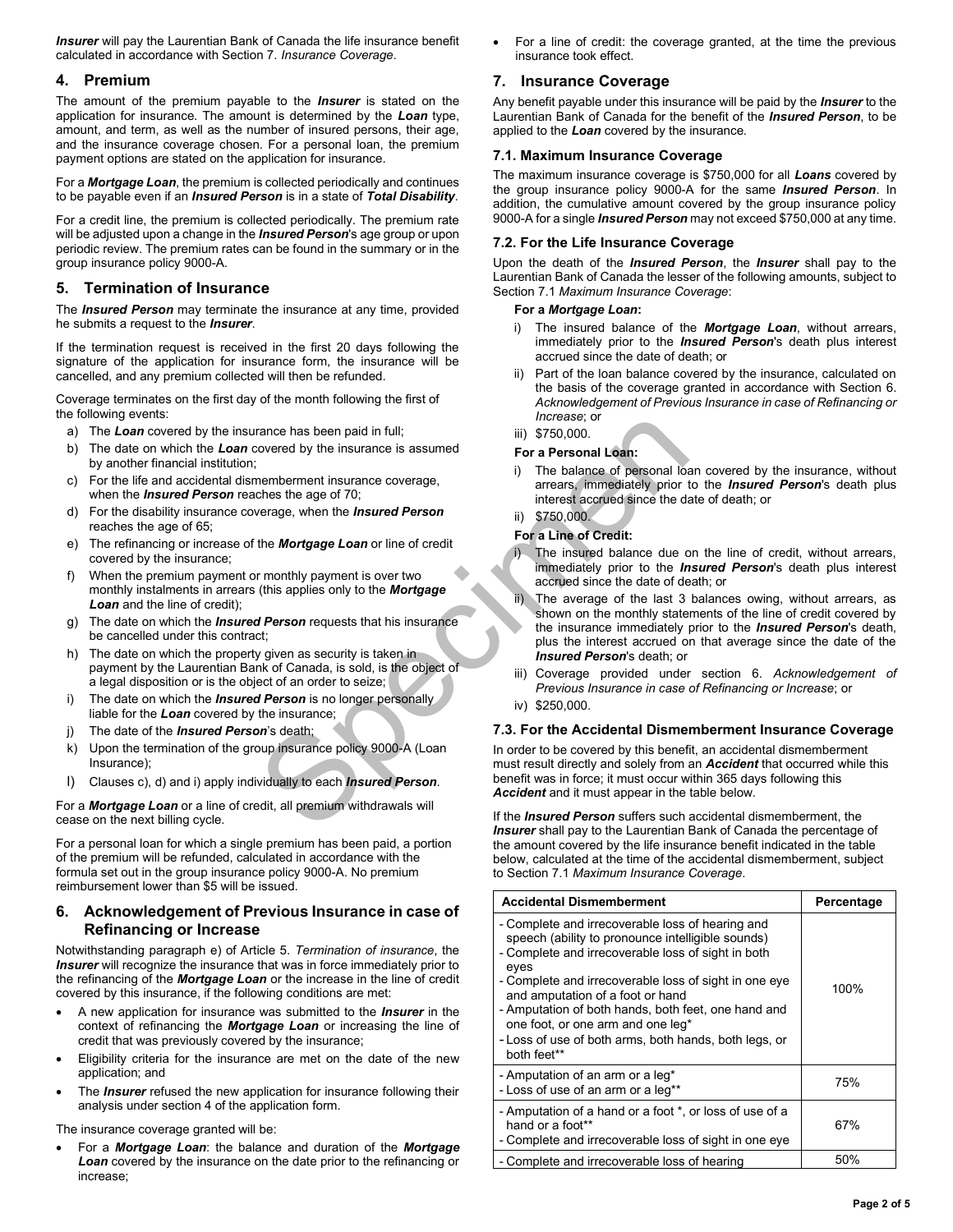| - Complete and irrecoverable loss of speech (ability<br>to pronounce intelligible sounds)                     |     |
|---------------------------------------------------------------------------------------------------------------|-----|
| - Amputation of the thumb (1 complete phalanx) and<br>index finger (2 complete phalanges) of the same<br>hand | 33% |
| * Amputation of a hand is the complete separation at or above the                                             |     |

wrist and amputation of an arm is the complete separation at or above the elbow. Amputation of a foot is the complete separation at or above the ankle joint and amputation of a leg is the complete separation at or above the knee joint.

\*\* Loss of use is the total and irrecoverable loss of use on a continuous basis for a period of 12 consecutive months, at the end of which the loss is deemed to be permanent.

# **7.4. For the Disability Insurance Coverage**

In the event of *Total Disability* of the *Insured Person* and at the end of the waiting period, the *Insurer* will pay the Laurentian Bank of Canada a benefit corresponding to the monthly payment required for the *Loan* payment or for a portion of the *Loan* payment calculated on the basis of the coverage granted in accordance with Section 6. *Acknowledgement of Previous Insurance in case of Refinancing or Increase*. The benefit for a fraction of a month is calculated at the rate of 1/30 of the monthly payment per day of *Total Disability*.

Subject to Article 7.1 *Maximum Insurance Coverage*, the maximum benefit amount is \$2,500 per month for all *Loans* covered by the group insurance policy 9000-A for the same *Insured Person*.

#### **Waiting Period:**

No benefits are payable during the following waiting period:

- 30 consecutive days following the onset of a *Total Disability* resulting from an *Accident*;
- 90 consecutive days following the onset of a *Total Disability* resulting from *Illness*.

Any *Total Disability* resulting from an *Accident* and starting more than 30 days after the *Accident* is considered a *Total Disability* resulting from an *Illness*.

#### **Evidence of** *Total Disability***:**

**Person.**<br> **Species the consect of a Total Disability**<br> **Species the consect of a Total Disability**<br> **Species the consect of a Total Disability**<br> **Species the consect of a Total Disability**<br> **Species**<br> **Special Insurance C** It is the *Insured Person*'s responsibility to provide the *Insurer* with satisfactory evidence of *Total Disability*. This evidence may include the opinion of a medical specialist and copies of the results of any tests performed.

The *Insurer* may at any time require that the *Insured Person*:

- a) Provide satisfactory evidence as to the continuation of his *Total Disability*;
- b) Be examined by a physician or *Healthcare Professional* designated by the *Insurer*.

#### **Termination of Benefits:**

Benefits automatically cease on the first of the following events:

- a) The date on which the *Insured Person* ceases to be in a state of *Total Disability*;
- b) The date, set by the *Insurer*, on which the *Insured Person* fails to provide satisfactory proof of continuing *Total Disability*;
- c) The date the *Insured Person* refuses to submit to a medical examination required by the *Insurer*;
- d) The date the insurance terminates in accordance with Section 5. Termination of Insurance;
- e) The date on which the *Insured Person* performs *Paid Work*;
- f) The date on which the *Insured Person* ceases to receive the continuous care of a physician unless the *Insured Person* is medically certified by a physician to the satisfaction of the *Insurer* to be in a stable condition;
- g) The date the *Insured Person* suffers an accidental dismemberment covered by this insurance in accordance with Section 7.3 *For the Accidental Dismemberment Insurance Coverage*;
- h) For a *Mortgage Loan*, when the maximum of 24 months of benefits is reached;
- i) For a personal loan, when the maximum of 60 months of benefits is reached.

#### **Successive Periods of** *Total Disability***:**

Successive periods of *Total Disability* are considered to be the same period of *Total Disability*:

- a) If they are dependent on the same or related causes and the periods are not separated by 2 or more consecutive weeks of full-time active employment; or
- b) If the causes are different, unrelated, and the periods are not separated by 1 or more days of full-time active employment.

Thus, when successive periods of *Total Disability* are considered to be the same period of *Total Disability*, the waiting period does not apply a second time, the same benefit amount remains applicable and the number of months of benefits is cumulative.

# **8. Exclusions**

# **8.1 For the Life Insurance Coverage**

No benefit is payable in the event of suicide of an *Insured Person* during the first 2 years of insurance and the *Insurer* is liable only for the refund of premiums, without interest.

#### **8.2 For the Life and Accidental Dismemberment Insurance Coverage**

No benefit is payable if the claim results directly from any of the following causes:

- a) An Injury that the *Insured Person* inflicts on himself, regardless of his psychological state, and regardless of any *Illness* or impairment;
- b) Chronic or excessive consumption of alcohol;
- c) An overdose from any substance or drug of any kind, legal or not and whether it was prescribed to the *Insured Person* or not.

### **8.3 For the Disability Insurance Coverage**

No benefit is payable if the claim results directly or indirectly from an injury that the *Insured Person* inflicts on himself, unless medical evidence shows that the injury is directly related to a mental health problem.

#### **8.4 For all Insurance Coverages**

No benefit is payable if the claim results directly from any of the following causes:

- a) A participation in a criminal act, a military operation, insurrection, riot or civil unrest or;
- b) A flight or attempted flight in an aircraft, except when riding as a passenger (and not as a pilot or crew member);
- c) Injuries suffered when the *Insured Person* was operating a motor vehicle while under the influence of narcotics or with a blood alcohol concentration in excess of 80 milligrams per 100 milliliters of blood (0.08).

#### **Pre-existing conditions**

No benefit is payable for the death or *Total Disability* of an *Insured Person*:

- a) That occurs in the first year of coverage; and
- b) That is attributable to an *Illness* or injury for which the *Insured*  **Person** was treated during the 12 months prior to the beginning of coverage.

The *Insurer* considers an *Insured Person* to have been treated for an *Illness*, for any symptoms associated with an *Illness*, or for an injury, when the *Insured Person* has:

- a) Consulted a physician or another *Healthcare Professional*, or received treatments from such specialist;
- b) Undergone tests;
- c) Taken drugs prescribed by a physician; or
- d) Been hospitalized.

# **9. Submitting a Claim**

**For the Life Insurance coverage:** A notice of claim must be submitted to the *Insurer* no later than one year after the date of death and must include the supporting documents required by the *Insurer*. Subject to any applicable legislation, the *Insurer* may require an autopsy to assess its liability in connection with a claim.

**For the accidental dismemberment insurance coverage:** A notice of claim must be submitted to the *Insurer* within 30 days of the date of the event. Written proof with the necessary back up documentation must be submitted within 90 days of the event.

**For the disability insurance coverage:** A notice of claim must be submitted to the *Insurer* within 30 days of the end of the waiting period and any documentation required by the *Insurer* must be submitted within 90 days of such claim. The waiting period is provided for in Article 7.4 *For the Disability Insurance coverage.*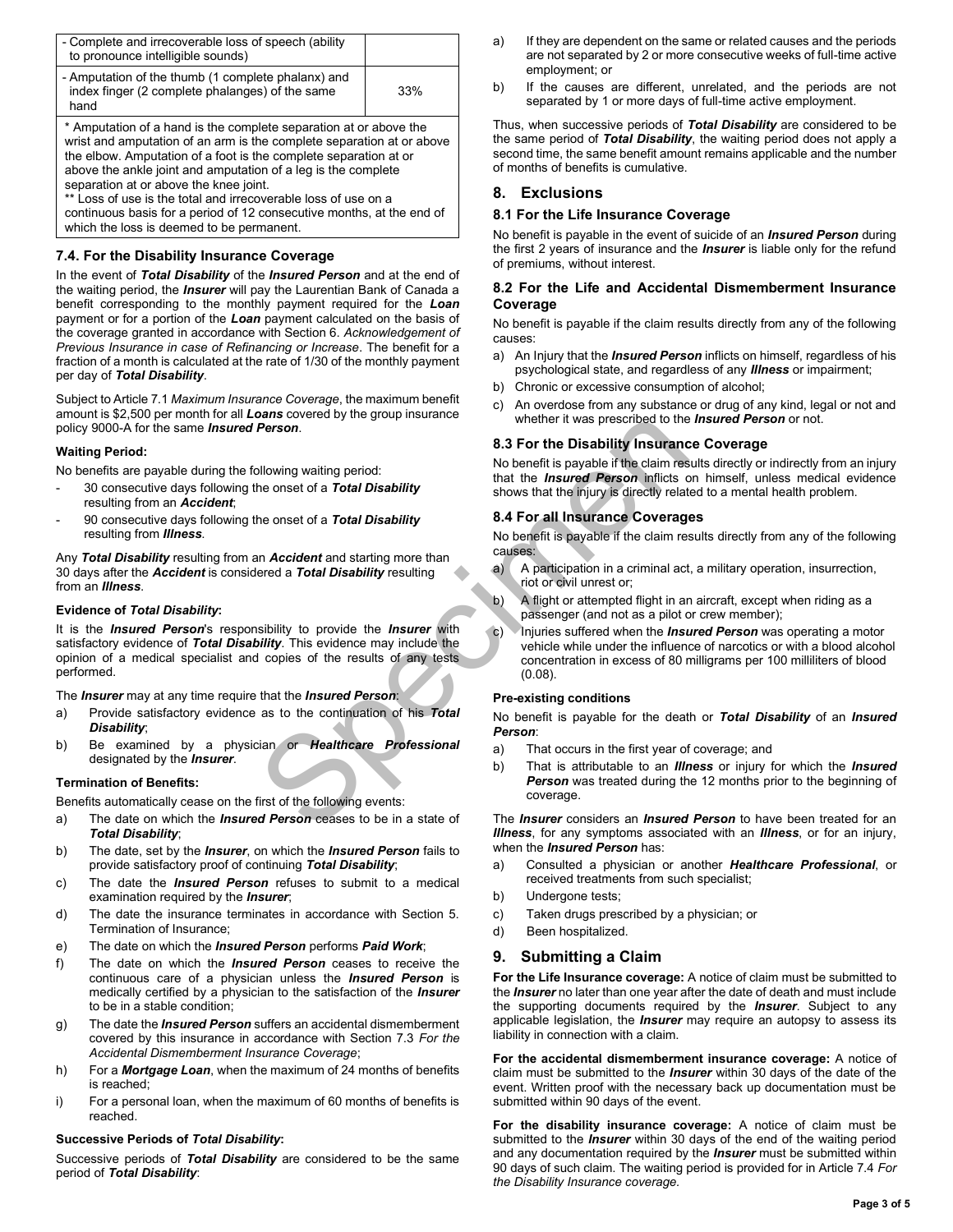A notice of claim or any documentation required by the *Insurer* which is not submitted to the *Insurer* within the time frame will remain valid if:

- The notice of claim is submitted within a reasonable time frame within a year of the date on which the event occurred; and
- If it is established that it was reasonably impossible to submit the notice or the required documentation within the prescribed time frame.

# **10. Policy Review**

The *Insured Person* who has enrolled in the insurance may contact the Laurentian Bank of Canada to consult or obtain a copy of the insurance policy.

# **11. Contract**

The policy, appendix, endorsements, insurance certificate, the welcome letter and enrolment form constitute the group insurance contract 9000-A known as "Loan Insurance".

# **12. Protection of personal information**

The *Insurer* is committed to protecting the privacy of any *Insured Person*'s personal information that was collected while providing services under the present insurance. The *Insurer* recognizes and respects a person's right to privacy concerning his personal information. Upon enrolment, the *Insurer* will open a confidential file containing any personal information collected with respect to the *Insured Person*. The file will be kept at the *Insurer*'s office. Access to the file will be limited to the *Insurer*'s employees, agents, business partners and service providers who require access within the scope of their duties, as well as individuals who were granted access by the *Insured Person*, or who are authorized by law.

For the *Insurer*, the personal information that is collected is used to perform administrative services with respect to the contract of insurance. These services include, but are not limited to:

- a) Determining eligibility under the group plan or any coverage;
- b) Enrolling of *Insured Persons* to the insurance; and
- c) Claim evaluation and settlement.

# **13. Right of access to personal information**

rs and service providers who require<br>
ies, as well as individuals who were<br>
on, or who are authorized by law.<br>
Imation that is collected is used to<br>
respect to the contract of insurance.<br>
group plan or any coverage;<br>
the i An *Insured Person* has the right to access his personal information and to request, in writing, that any inaccurate information be corrected. In addition, the *Insured Person* can request that any outdated or unnecessary information be deleted. If the *Insurer* has medical information about the *Insured Person* which was not obtained directly from the *Insured Person*, the *Insurer* will only release the information to the *Insured Person* through the *Insured Person*'s physician. To request access to his personal information the *Insured Person* must send a written request to the person responsible for information at the address hereunder:

Industrial Alliance Insurance and Financial Services Access information officer 1080, Grande Allée Street West PO Box 1907, Station Terminus Quebec, QC G1K 7M3

# **14. Complaint**

The *Insured Person* who wishes to review the *Insurer*'s complaint policy or file a complaint may do so by visiting: <https://ia.ca/corporate/complaint/file-complaint>